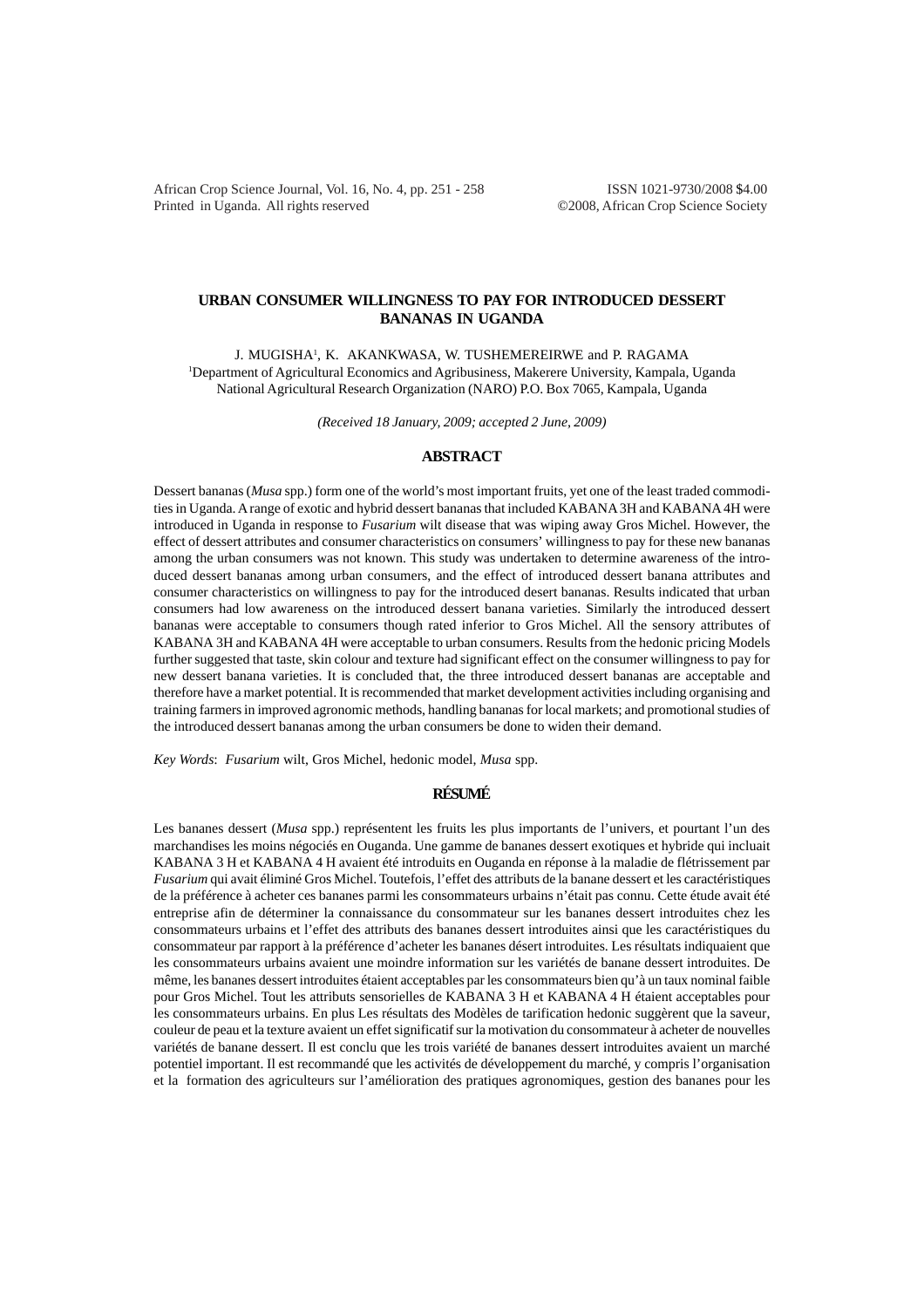marchés locaux; ainsi que les études promotionnelles sur la banane dessert introduite chez les consommateurs urbains se fasse afin d'accroître leur demande.

*Mots Clés*: Flétrissement par *Fusarium*, Gros Michel, modèle hedonic, *Musa* spp.

#### **INTRODUCTION**

Dessert bananas form one of the world's most important fruits. Over 85% of the total world banana production is made up of bananas and plantain varieties grown by small holder farmers, mainly for home consumption (Gowen, 1995). In Africa, banana production is estimated at 33,322 million tonnes of which 29.7% is produced in Uganda (FAO, 2002). The annual production in Uganda is estimated at 1,646 million tonnes (Uganda Export Promotions Board, 2003). More than 85% of bananas in Uganda are East African highland types (*Musa* spp. AAA genotypes, "matooke" and "AAA-EA "mbidde") (Karamura *et al.*, 1996).

Banana production in Uganda provides subsistence and cash incomes to producers and livelihood to transporters and dealers in its trade (FAO, 2002). However, this industry has been facing many problems that include; low genetic diversity, poor quality of the bananas, poor handling systems and unorganized producers (IDEA, 1998). These problems are further complicated by banana diseases, mainly *Fusarium* wilt, bacterial wilt and Black *sigatoka.* These are threatening Gros Michel (Bogoya) and Apple banana (Sukali-Ndizi), causing decline in yield and poor quality fruits (Tushemereirwe *et al*., 1999). Gros Michel and Apple bananas are highly susceptible to *Fusarium* wilt (Kangire, 1999). Some companies dealing in export business of Gros Michel and Apple bananas have lost their contract farmers because the disease has caused yield to decline or wiped out their plantations (NBRP, 1999). It is possible that in years to come, Gros Michel may be wiped out completely from farmers' fields.

As part of the interventions, the Uganda National Banana Research Programme has since 1989 introduced, evaluated the agronomic performance and released to farmers improved dessert banana hybrids (KABANA 3H, KABANA 4H, and Cavendish). These hybrids

are high yielding and resistant or tolerant to diseases and pests (Tushemereirwe *et al*., 1999).

Recent studies have investigated the consumer acceptability of these bananas among farming communities for cooking and dessert culinary qualities and some of the introduced genotypes were found to have acceptable attributes (Nowakunda *et al*., 2000; 2001). One of the objectives of introducing these new hybrids was to increase productivity, and indirectly increase surplus for sale. However, the ultimate urban consumers were not included in the previous evaluation studies. Knowing dessert qualities that are acceptable to the end users/ consumers and influence their willingness to pay for the bananas will enable research and farmers to produce hybrids with acceptable end-user attributes.

The objectives of this study were to determine attributes of dessert bananas considered important by urban consumers, and to assess the effect of introduced dessert banana attributes and consumer characteristics on willingness to pay for the introduced bananas.

### **METHODOLOGY**

The study was conducted in Kampala City due to its high urban population that implies a high market potential compared to other towns in Uganda. It is composed of five administrative divisions (Kawempe, Makindye, Nakawa, Lubaga and central division). Markets in Lubaga and Nakawa divisions were sampled randomly from a list of other divisions.

**Sampling and data collection.** The respondents included urban households that purchase and consume dessert bananas. These were selected using a multistage simple random and purposive sampling procedure. Two divisions were randomly selected (Nakawa and Rubaga) from the five divisions. In each selected division, two parishes were also randomly selected namely: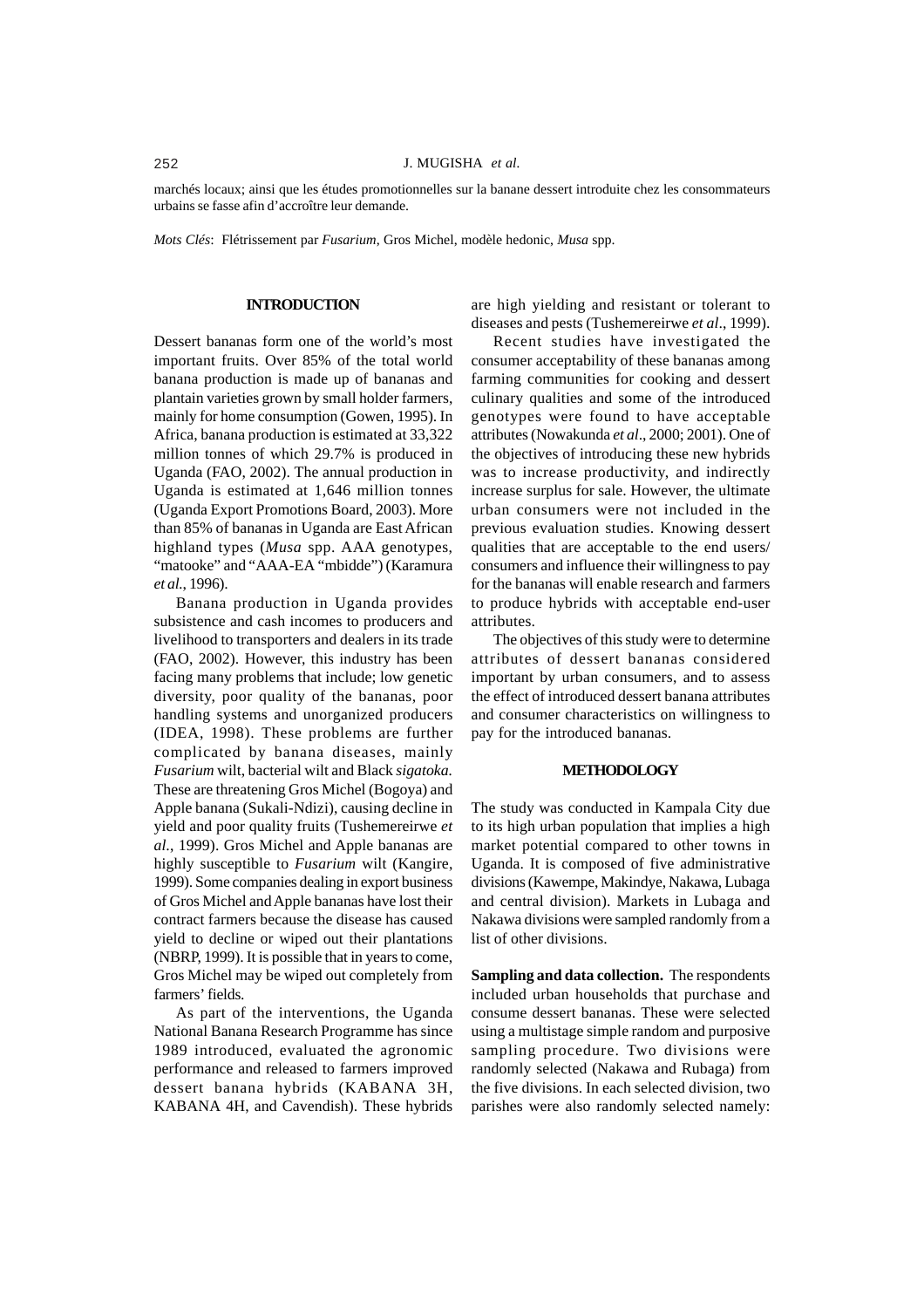Luzira and Bukoto (located in Nakawa division); and Nateete and Kabowa (located in Rubaga division). Two zones were further selected randomly from each parish, making a total of eight zones.

From each zone, a list of all households was prepared in consultation with Local Council officials. Using the bowl and fish method, ten households were randomly selected from each zone giving a total sample of eighty. The local markets in which the introduced dessert bananas were tasted (sensory evaluation) were purposively selected from a list of eight major markets, which handle the highest volumes of dessert bananas in Kampala district (Ferris *et al.,* 2002). Four markets including Nakawa, Nakasero, Wandegeya and Kalerwe were selected from the list. In these markets, lists of dessert banana traders were prepared with the assistance of market administration. Ten traders were randomly selected from each market, giving a total number of forty traders as respondents. Each trader received four samples of four introduced dessert bananas (KABANA 3H, KABANA 4H, Cavendish and Gros Michel) for sensory evaluation.

Banana samples were obtained from farmers' fields in Luwero, Mbarara and Bushenyi districts. Banana bunches were harvested at full maturity stage, dehanded, naturally ripened through heaping them in boxes lined with banana leaves. At the full stage of ripeness, the bananas were cleaned by washing, graded and packaged in card boxes. Each of the test dessert banana samples was packaged in a separate box, labeled, and delivered to consumers and traders for sensory testing.

Data were collected using pre-tested structured questionnaires between February and August 2005. The questionnaires were designed to elicit information on the socio-economic characteristics of the respondents' household expenditure, willingness to pay and attributes of four dessert banana varieties; KABANA 3H, KABANA 4H, Cavendish, and Gros Michel a reference variety. Each respondent was given ripe dessert banana samples to evaluate sensory attributes including skin colour, pulp colour, taste, flavour, texture, and acceptability. The banana samples were coded to eliminate name bias.

Evaluation of the attributes was based on a fivepoint hedonic scale (5=Excellent, 4= good, 3= fair,  $2=$  bad,  $1=$  Very bad). Also, respondents were asked to rank the four dessert bananas (KABANA 3H, KABANA 4H, Cavendish and Gros Michel) as highly liked, Liked, Slightly liked, Not liked or Not liked at all (Wessells and Anderson, 1995). They were then asked an open ended question of how much they were willing to pay (Carlsson *et al.,* 2004) per cluster of the different samples. They were given the chance of rearranging their ranks until they were completely satisfied that the rankings and willingness to pay values were representative of their preferences.

**Analytical methods.** Data on socio-economic characteristics of respondents and consumer evaluation of dessert attributes, were coded and summarised. Descriptive statistics were generated using STATA package Version 8.0 and SAS version 9.1 (SAS Institute Inc, 1989).

To determine the effect of banana attributes and consumer characteristics on willingness to pay for introduced desert bananas, a hedonic pricing model (Rosen, 1974), was used to capture the relative importance of banana attributes and consumer characteristics in determining the prices consumers were willing to pay. Consumer willingness to pay for introduced dessert banana hybrids was estimated by using multiple regression analysis using STATA software. The price consumers would pay for each dessert banana variety was regressed on respective scores of each dessert attributes and the study commenced with mean estimates for ordinary least squares (OLS).

A number of models were run in order to avoid omitted model variable bias for each dessert type; product attributes only, socio-economic characteristics only; product attributes and socioeconomic characteristics; and product attributes, socio-economic characteristics and interactions (sex with taste; age with taste were estimated). After running all the four regressions for each dessert type, it was found that only the product attributes and socio-economic characteristics were consistent in the significance of results. However, the interaction terms of attributes with personal characteristics were not. Using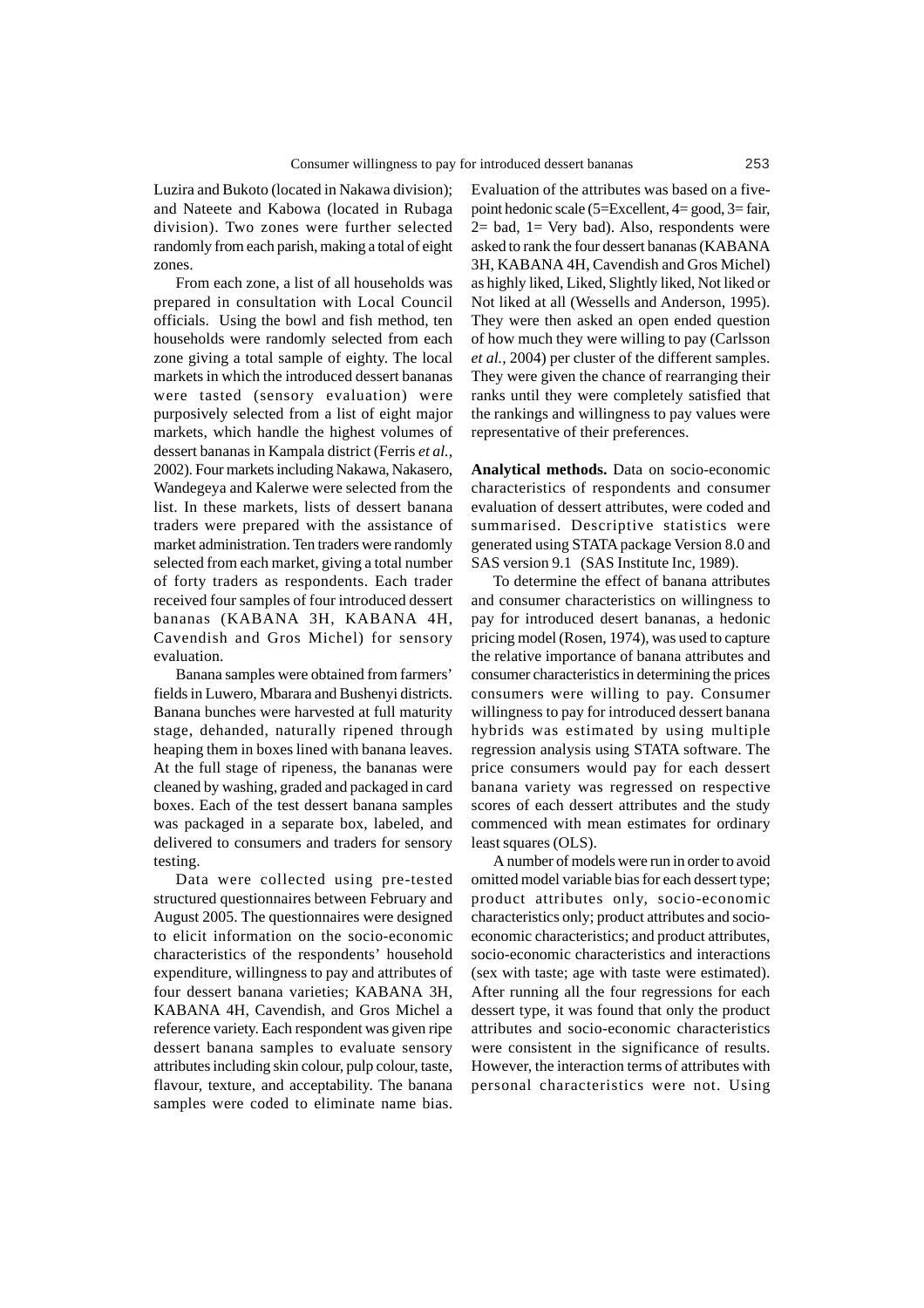multicollinearity analyses highly correlated variables were dropped (Allison, 1999).

**Empirical model specification.** A hedonic price approach postulates that the price of a good is a function of the characteristics of the good (Ahmadi-Esfahani and Stanmore, 1997). It is based on the assumption that the consumer's demand is derived from the levels of characteristics that a good possesses. This allows the price of the product to be decomposed into the parts expressing the contribution of specific attributes to the overall utility gained from consuming the product. The utility gained also depends on the socio-economic characteristics of the consumer such as age, education, gender, income, and household composition.

The concept underlying hedonic models is that the price of a heterogeneous good is a function of the attributes of that good (Larue, 1991). The model's implication, then tries to capture the relative importance of each of the attributes of a good in determining price (Ladd and Lapan, 1976). A hedonic model suggests that the price consumers are willing to pay for a product, such as introduced dessert banana varieties, is a function of its attributes (Hayes *et al*., 2000). According to Rosen (1974), goods posses a myriad of attributes that combine to form bundles of characteristics, which the consumer values. He estimated hedonic pricing models to examine how product attributes affect price in a perfectly competitive market.

 The approach is based on the assumptions of perfect competition and utility maximisation. That is, all the participants are price-takers and have full information and the product is assumed to be purchased by consumers for its attributes. This approach has been applied in many contexts to estimate the implicit prices or the values of non-market goods (attributes). The functional form for consumer's willingness to pay for each of the four dessert banana type was:

$$
P_i = f(V_i, C_i A w_i) \dots (1)
$$

 $P_i$  = The price that consumers were willing to pay for dessert variety;

- $V =$ A vector of implicit prices for variety attributes including skin colour, pulp colour, texture, taste;
- $C =$ A vector of consumer characteristics including, age, education, income, sex; and
- *Awi =* Awareness of introduced dessert bananas

The estimated form was derived by a regression of each banana variety price consumers were willing to pay against attributes that each variety possessed. This yielded estimates of marginal implicit prices of each attribute (Motameni and Shahrokhi, 1998). The relationship between the willingness to pay for dessert banana varieties and their determinants was specified as:

$$
P_i = X_0 + X_i skcol_i + X_2 pcol_i + X_3 task_i + X_4 fly_i +X_5 text_i + X_6 awr_i + X_6 ageres_i + X_8 educhd + X_9 inc_i+ X_6 sexhhd_i + X_7 hhsize_{i_5}.
$$

Where:

 $P_i$  = the price of dessert variety  $_i$  consumers were willing to pay in Uganda shillings (Ug sh) per dessert type.

 $X_0$  = intercept;

 $X_1 - X_{11}$  = parameters estimated;

*skcol =* skin colour of dessert banana type. This is the visual attribute that consumers can perceive by looking at a product (Bryan *et al.,* 1996);

*pcol=* pulp colour. This is the visual attribute that consumers can perceive by looking at the inner part of the dessert when the skin has been peeled off;

*tast=* taste of the dessert type. This is the sensory stimulation that is produced by the ingestion of food;

*flv=* flavour of the dessert type. Flavour is a combination of sensations one feels after taking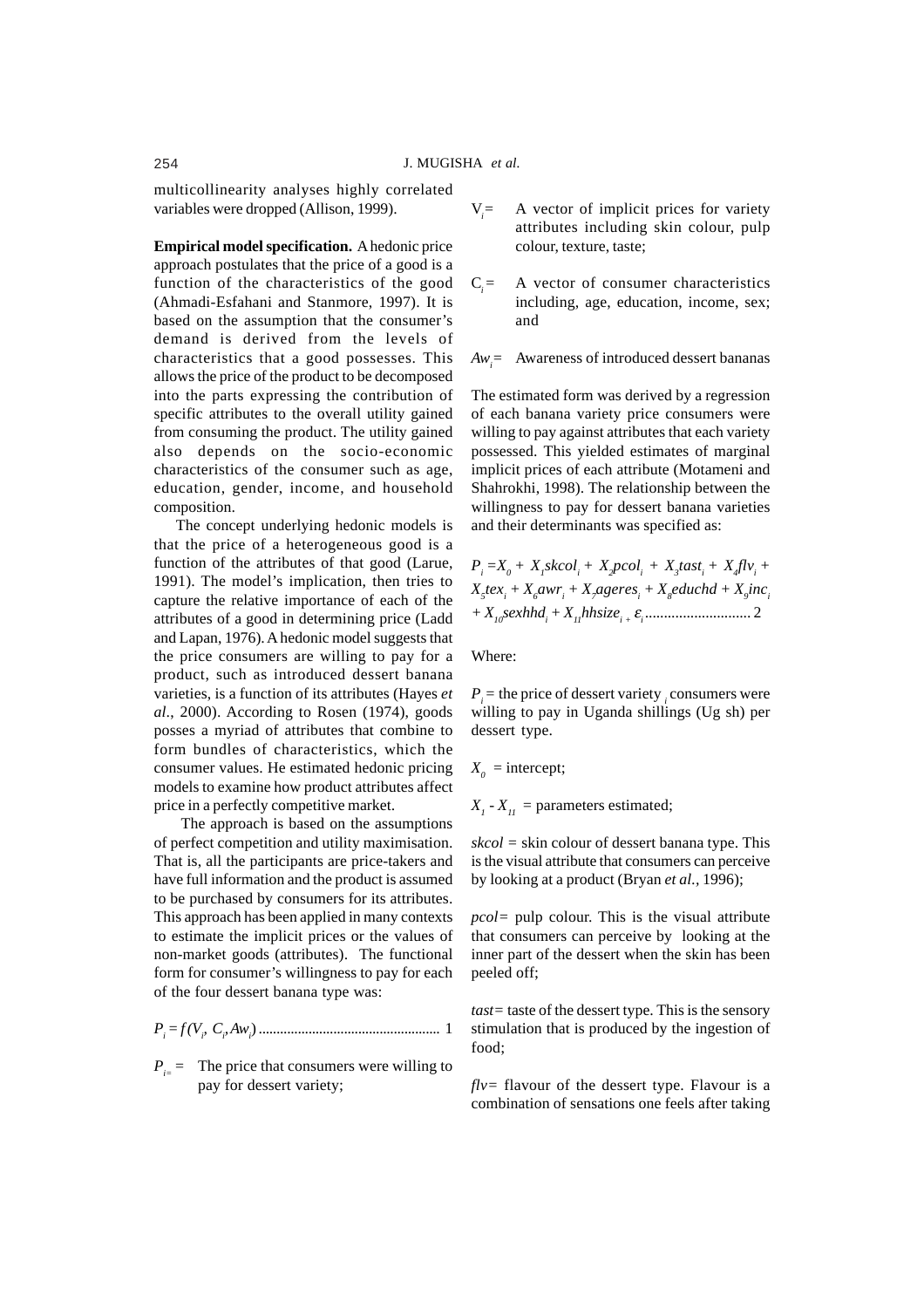any edible product in the mouth (Deodhar and Intodia, 2002);

*tex=* texture. This is the hardness or softness of the dessert banana while chewing;

*awr=* awareness of introduced dessert banana varieties. This variable was assigned 1 if a respondent was aware and had seen, Gros Michel, Cavendish, KABANA 3H, and KABANA 4H, or 0 if s/he was not aware and had never seen them before;

*ageres=* age of a respondent measured in complete years;

*educhd=*number of years respondent spent in school (Measured in years spent in school);

*inc =* income of the respondent. This was the respondents' own estimation of their annual cash earnings;

*sexres* = Sex of the respondent. The variable was assigned a value of 1 if the respondent was female and 0 for male;

*hhsize*= Household size; the number of family members in the household; and

ε*i = Error term.*

# **RESULTS AND DISCUSSION**

**Socio-economic characteristics of urban dessert banana consumers.** The average household family size had 5 persons composed of 3 children (<18 years) and two adults. Of the 124 respondents (66.1%) were female and the rest males. About 37.5% of the total household size were composed of dependants*.* The average monthly income of the respondents was Ugshs 139,266 (about US\$ 76), which translates into US\$ 2.5 per household/day. This is more than \$1 per day (the poverty line) (United Nations, 2006) implying high purchasing power. More than 50% of the respondents were involved in petty trade as their major occupation and source of income. The average level of formal education attained by respondents was above the 7 years required for primary education in Ugandan curriculum. Male respondents were slightly more educated than females.

**Consumer awareness of introduced dessert banana varieties**. Survey findings show that the majority of the respondents did not know about the introduced dessert banana varieties, confirming that the bananas were not yet well known on the market (Table 1). Only a few respondents had seen Cavendish, KABANA 3H and KABANA 4H in some farmers' fields and traders in markets. A relatively big number of the urban consumers had seen KABANA 3H, among the introduced varieties.

However, the majority of the consumers identified Gros Michel easily. It is a familiar dessert known to most of the consumers because it has been on market for many years.

The results of urban consumer evaluation for skin colour, pulp colour, taste, flavour, texture and acceptability for the bananas are presented in Table 2. Gros Michel was found to be superior to all the introduced dessert bananas with respect to all attributes, except skin colour, which was not significantly different (P>0.05) from that of KABANA 3H (Table 2).

KABANA 3H had a significantly  $(p<0.05)$ higher score for skin colour than all the introduced dessert bananas, while Cavendish had the least score. Compared with Gros Michel, a reference variety in this study, KABANA 3H had a higher score although the difference was not significant (P>0.05). Once ripened, Cavendish developed black spots on the skin which could have influenced consumer's choices. Nowakunda (2001) also found that KABANA 3H had a significantly  $(p<0.05)$  better appealing skin colour than the rest of test varieties when tested on farm.

TABLE 1. Responses of consumers' awareness of introduced dessert bananas in Kampala City

| Dessert type | Aware of introduced dessert<br>bananas $(\%)$ (n=124) |  |  |  |  |
|--------------|-------------------------------------------------------|--|--|--|--|
| Cavendish    | 25                                                    |  |  |  |  |
| Gros Michel  | 53                                                    |  |  |  |  |
| KABANA 3H    | 37                                                    |  |  |  |  |
| KABANA 4H    | 22                                                    |  |  |  |  |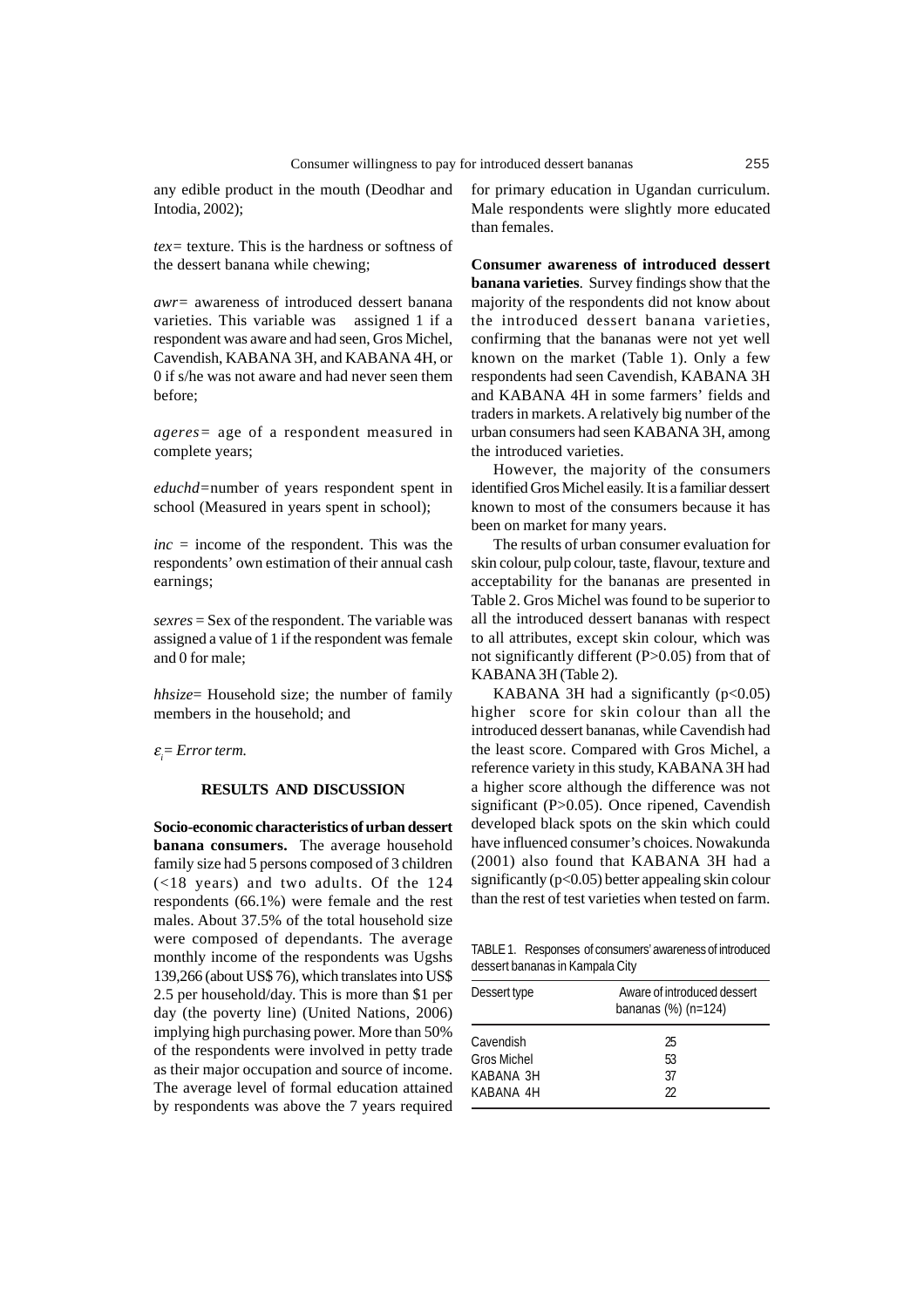| Cultivar type       | Skin colour         | Pulp colour         | Taste               | Flavour            | Texture             | Acceptability       |  |
|---------------------|---------------------|---------------------|---------------------|--------------------|---------------------|---------------------|--|
| Cavendish           | 3.39 <sup>c</sup>   | $3.72^{cb}$         | 3.93 <sup>b</sup>   | 3.97 <sup>b</sup>  | 3.63 <sup>b</sup>   | 3.74 <sup>b</sup>   |  |
| Gros Michel         | 4.23 <sup>a</sup>   | 4.32 <sup>a</sup>   | 4.48 <sup>a</sup>   | 4.38 <sup>a</sup>  | 4.38 <sup>a</sup>   | 4.36 <sup>a</sup>   |  |
| KABANA 3 H          | 4.35 <sup>a</sup>   | 3.99 <sup>b</sup>   | 3.35c               | 3.14 <sup>c</sup>  | 3.64 <sup>b</sup>   | 3.22c               |  |
| KABANA 4 H          | 3.88 <sup>b</sup>   | 3.65c               | 3.62 <sup>c</sup>   | 3.38 <sup>c</sup>  | 3.54 <sup>b</sup>   | 3.30 <sup>c</sup>   |  |
| C.V (%)<br>F. Value | 29.53<br>$29.52***$ | 21.26<br>$16.07***$ | 23.87<br>$34.53***$ | 0.23<br>$47.22***$ | 24.13<br>$22.27***$ | 28.43<br>$30.77***$ |  |

TABLE 2. Introduced dessert banana sensory attributes of residents in Kampala City

Means with the same letter in the same column are not significantly different at (P>0.05) \*Scale: 1=Very bad, 2 =Bad, 3= Fair 4=Good 5= Excellent

Pulp colour of all the introduced dessert bananas was significantly  $(P<0.05)$  inferior to the reference sample (Gros Michel), an existing commercial dessert banana variety. However, the scores for all the introduced dessert bananas were above 3.0, implying that they all have an acceptable pulp colour. Again, KABANA 3H was closest to the reference variety (Gros Michel) with an average score of 3.99. It was not significantly different from that of Cavendish. The pulp colour of KABANA 4H was scored as the least preferred among the introduced dessert bananas (Table 2).

 The results of consumer evaluation on taste attribute of introduced dessert bananas indicated that Gros Michel was superior to all dessert bananas under tests. Consumers, however, scored the taste of all the introduced dessert bananas as acceptable as well (i.e. above 3.0). Cavendish was rated as the closest variety to Gros Michel (Table 2). KABANA 3H and KABANA 4H were scored as not significantly  $(p>0.05)$  different from each other, while KABANA 3H had the least score. Nowakunda *et al.* (2001) found that the taste for Gros Michel was superior to all the introduced bananas, though they had a consumer acceptable taste which is inconsistence with our results.

 Results of evaluation of flavour showed that Gros Michel was superior to that of the new banana varieties (Table 2). However, their average scores were above 3.0 indicating that their flavour was generally acceptable to consumers. Cavendish was the closest to the reference variety but significantly ( $p<0.05$ ) higher than KABANA 3H and KABANA 4H. The average consumer

scores for texture of all the introduced dessert bananas indicated that Gros Michel was still superior. All the introduced dessert bananas were not significantly (p>0.05) different with respect to the texture attribute. Consumers commented that these dessert bananas had a soft texture (Table 2). Overall, the three introduced dessert bananas were acceptable by consumers.

**Factors affecting consumer's willingness to pay for introduced dessert bananas.** In all estimated hedonic pricing models for the dessert banana varieties, dessert and consumer specific variables, household size, respondent's income, education of the respondent, respondent gender, taste, texture, pulp colour, skin colour and awareness were included. Results are presented in Table 3.

In model 1, it was only taste that was found to have a statistically significant effect on the consumer willingness to pay for Cavendish although texture and education of the respondents had a positive effect. In the KABANA 3H model, taste and skin appearance were found to be statistically significant. The signs of these coefficients were as expected in respect to the urban consumer' willingness to pay for KABANA 3H. This confirms that the taste for KABANA 3H was acceptable to consumers. Nowakunda *et al*. (2001) found that taste (sweetness) of KABANA 3H was acceptable to farming communities. Urban consumers who considered KABANA 4H to be superior with respect to texture are more willing to pay for this variety. Regarding consumer specific variables, coefficients were not significant in respect to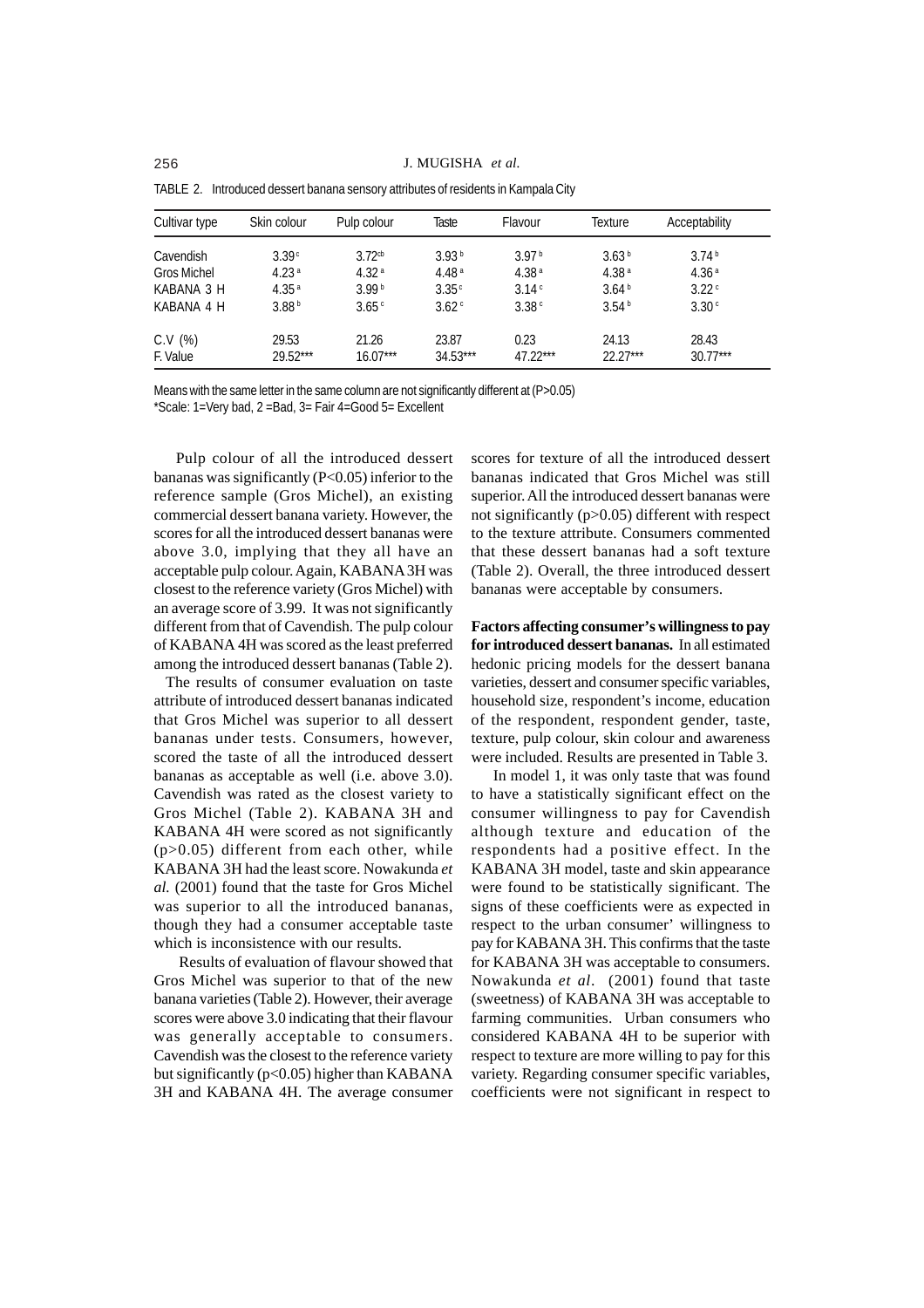|                                                   | Variety type |                        |             |           |            |            |            |           |
|---------------------------------------------------|--------------|------------------------|-------------|-----------|------------|------------|------------|-----------|
| Variable                                          | Cavendish    |                        | Gros Michel |           | KABANA 3 H |            | KABANA 4 H |           |
|                                                   | Coef         | t value                | Coef        | t.value   | Coef       | t value    | Coef       | t value   |
| Household size                                    | 0.17         | 1.21                   | 0.32        | $2.38***$ | 0.27       | $1.68^{6}$ | 0.11       | 0.77      |
| Respondent's income                               | $-0.00$      | $-2.89$ <sup>***</sup> | $-0.00$     | $-1.52$   | 0.00       | $-0.85$    | $-0.00$    | $-0.83$   |
| Education of the respondent                       | 0.01         | 0.79                   | 0.02        | 0.99      | 0.01       | 0.62       | $-0.01$    | $-0.60$   |
| Respondent gender (Female = 1, -0.02<br>$male=0)$ |              | $-0.09$                | $-0.18$     | $-0.97$   | $-0.33$    | $-1.70$    | $-0.01$    | $-0.05$   |
| A score for the Taste                             | 0.11         | $2.01$ <sup>"</sup>    | ΝA          | NА        | 0.20       | $2.39^{4}$ | 0.13       | 1.21      |
| A score for the Texture                           | 0.01         | 1.14                   | 0.21        | 1.41      | 0.02       | 0.11       | 0.23       | $3.01***$ |
| A score for the Skin colour                       | $-0.09$      | $-0.75$                | $-0.12$     | $-0.91$   | 0.23       | 1.86.      | $-0.08$    | $-0.83$   |
| A score for the Pulp colour                       | $-0.08$      | $-0.96$                | 0.19        | 1.44      | $-0.07$    | $-0.63$    | $-0.08$    | $-0.83$   |
| Awareness                                         | $-0.43$      | $-2.31$ <sup>**</sup>  | $-0.25$     | $-1.80$   | $-0.08$    | $-0.70$    | 0.00       | 0.06      |
| Constant                                          | 0.71         | $19.96$ <sup>***</sup> | 6.14        | $9.63***$ | $-0.07$    | $-0.48$    | $-0.34$    | $-1.38$   |
| R <sup>2</sup>                                    | 0.21         |                        | 0.21        |           | 0.23       |            | 0.17       |           |

TABLE 3. Regression coefficients for Hedonic Pricing Models for dessert bananas

\*\*\*, \*\*, \* mean significance at 1, 5 and 10%, respectively

consumer willingness to pay for the introduced dessert banana varieties.

# **CONCLUSIONS**

From this study, all the introduced dessert banana varieties have acceptable consumer attributes though they are not superior to Gros Michel, the well known dessert banana which was used as a reference in the analysis. All the attributes of introduced dessert bananas scored above 3 on a five point hedonic scale, implying that they are acceptable and therefore have a market potential. Urban consumers are willing to pay for the introduced dessert bananas provided their attributes, as desired by the consumers, are improved. It is therefore recommended that the National Banana Research Programme in its breeding programme could improve the attributes of the introduced dessert bananas to the level of the skin appearance for KABANA 3H, taste for Cavendish and texture for Gros Michel since these attributes were found to affect both market and consumer acceptance.

#### **REFERENCES**

- Ahmadi-Esfahani, F.Z. and Stanmore, R.G. 1997. Export demand for attributes of Australian Wheat in Asia and the Middle East. *Food Policy* 22:145-54.
- Allison, P.D. 1999. Logistic regression using the SAS system: Theory and application SAS Institute Inc., Cary, NC, USA. p.48.
- Bruhn, C. M. 1995. Consumer attitudes and market response to irradiated food. *Journal of Food Protection* 58:175-181.
- Bryan, E.M., Huffman, W.E., Shogren, J.F. and Fox, J. A. 1996. Consumer preferences for fresh food items with multiple quality attributes: Evidence from an experimental auction of pork chops. *American Journal of Agricultural Economics* 78:916-931
- Carlsson, F., Köhlin, G. and Mekonnen, A. 2004. Contingent valuation of community plantations in Ethiopia: a look into value elicitation formats and intra-household preference variations. Working Papers in Economics 151, Göteborg University, Department of Economics.